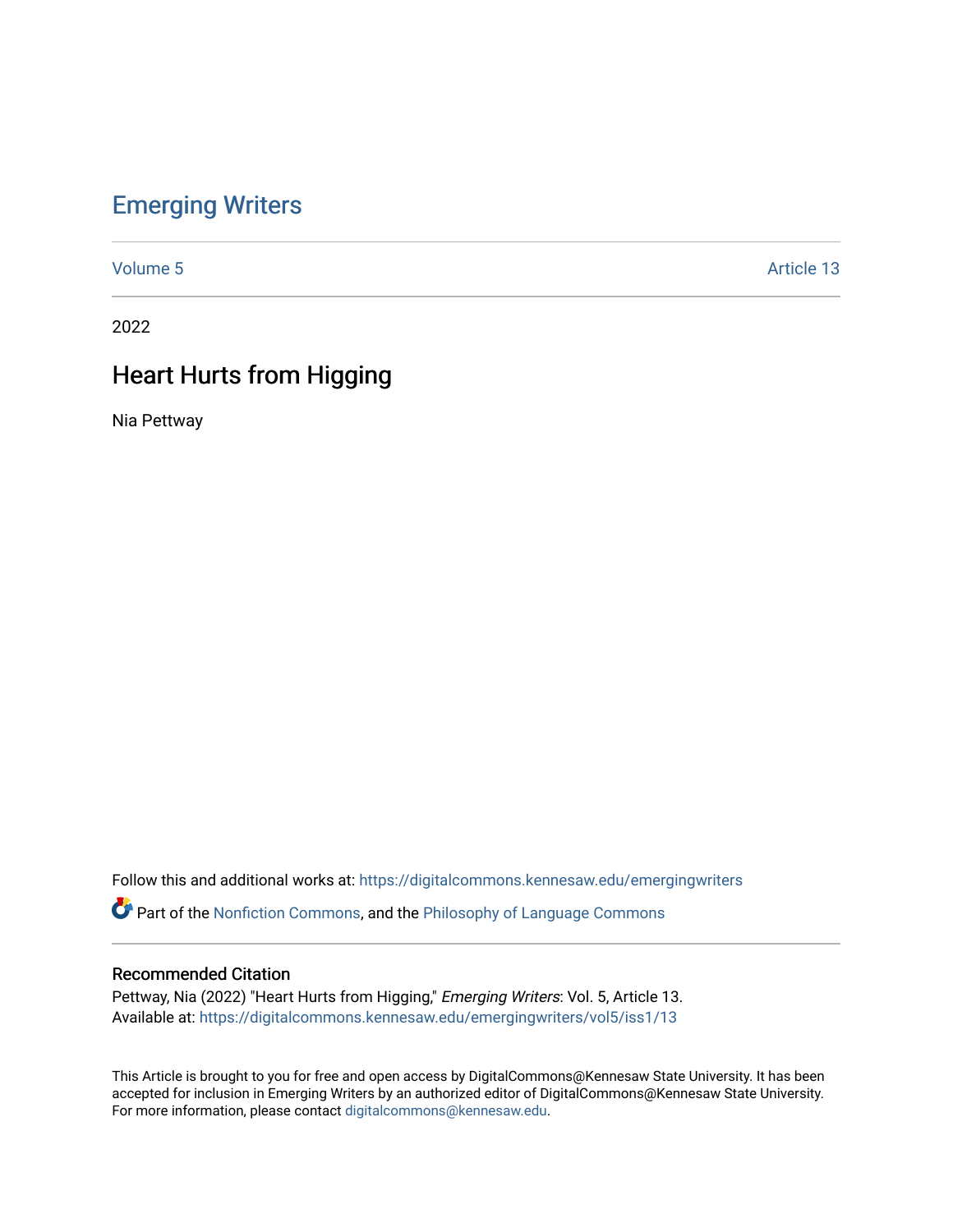## Heart Hurts from Higging

## by Nia Pettway

As times of life change and we transition into new events, I can't help feeling melancholy about what I am leaving behind in the wake of the new era I am stepping into. Through the drastic changes of college life, getting jobs, and moving on to being more mature and secure, people tend to change and become lost in the confusion of life. Following this change can bring about an influx of changes in the relationships that we hold dear, how we communicate, and the mindset we may take when interacting with others. The secure grasp that was once on life has suddenly slipped away with the changing times, and with it, the comfort, and often the people that came with the past. This dismal phenomenon comes about so frequently, yet naturally, oftentimes without us even noticing; having a word for this would help to better connect us with the specific feeling. I propose a neologism be created so that this feeling can be expressed beneficially in numerous ways.

#### **Origins and Meaning**

"Higgs": a word that describes the fear of losing someone or something that you find comfort in (Ocean). This puts a word to the feeling that precedes the often sorrowful change that may come about that distances you from the person or thing you once found immense enjoyment in. The word "higgs," in this context, is the namesake of a 2016 Frank Ocean song that describes the feelings of abandonment that occurs at the end of a relationship when the person you love leaves you and how it parallels the feeling of mother and son (Ocean). Upon research of this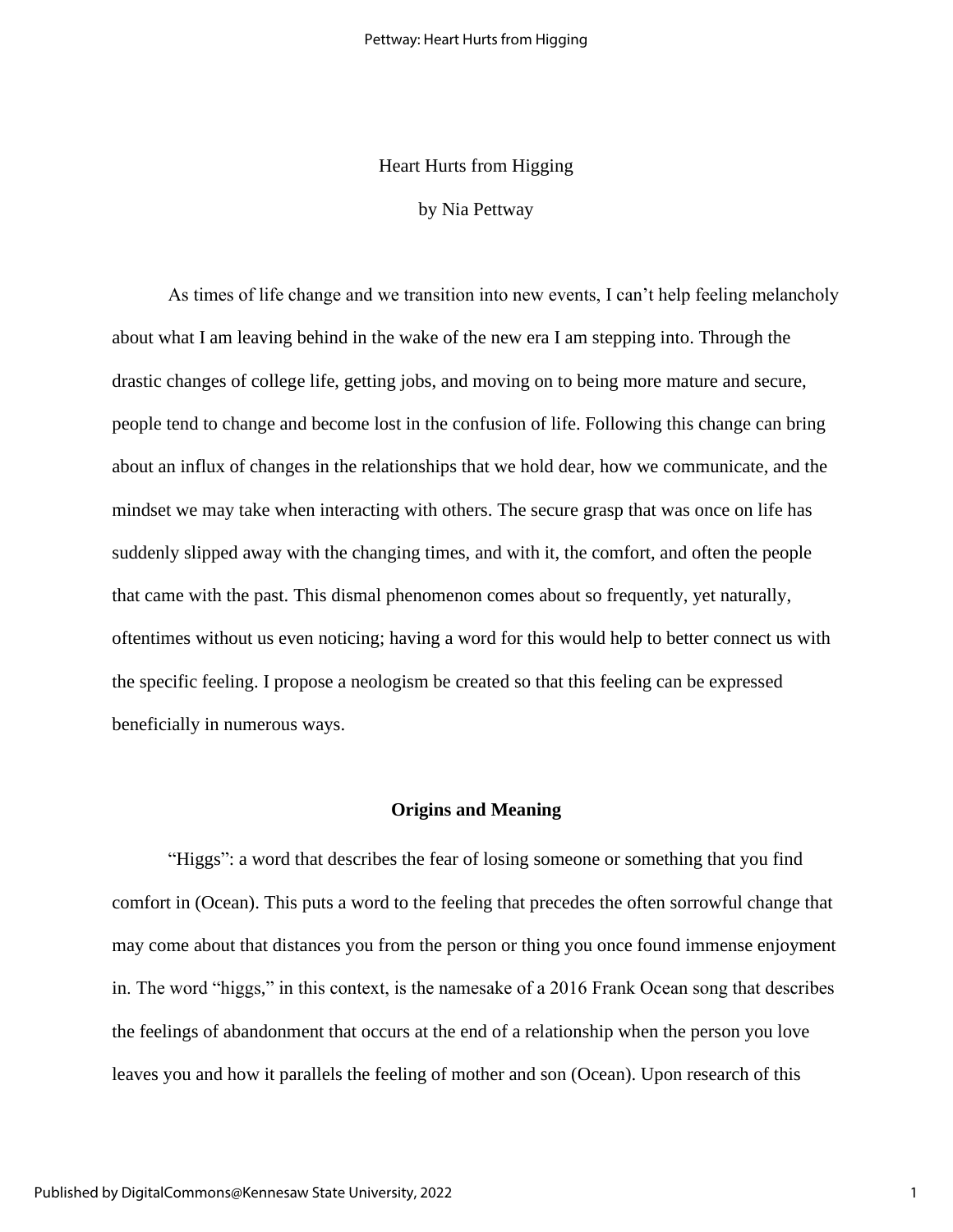mysterious song title, I found no connections to the song. All references to the word "higgs" centered around the term "higgs boson" which, in short, is a particle action that gives mass to elementary particles (Barney and Goldfarb). To put it more simply, it is what fulfills the very content of the particles necessary for the existence of matter. In poetic, metaphorical contexts, the things and people we find comfort in help to fulfill us in life and give a sense of "matter." From here on, there will be a focus on how specifically people we find comfort in can cause us to fear their departure. I describe "higgs" as: someone you may have spoken to every day and found immense comfort in; an old toy that you cherish; home videos of your family; or old pictures that fill you with a sense of warm nostalgia – all of these suddenly feeling like lost grains of sand slipping between your fingertips and the sense of loneliness that follows.

## **Contemporary Higgs**

*The Giving Tree* by Shel Silverstein, written in 1964, is a children's book that tells the story of a growing boy and a tree. This piece of literature beautifully captures a metaphorical perspective of a bond resembling a mother and a son; it depicts the tree as a feminine figure who loves and cares for the boy at all costs, as well as the roller coaster she experiences as she watches him grow less dependent on her. The tree's heartache is expressed as readers watch the boy change; her love for the boy creates a fear that causes her to act desperately whenever he does return (Silverstein). This shows a form of "higgs" that may be overlooked: the change in a child-parent relationship that comes as the child grows older. Silverstein illustrates, "But time went by. And the boy grew older. And the tree was often alone. Then one day the boy came to the tree and the tree said, 'Come, Boy, come and climb up my trunk and swing from my branches and eat apples and play in my shade and be happy.' 'I am too big to climb and play… I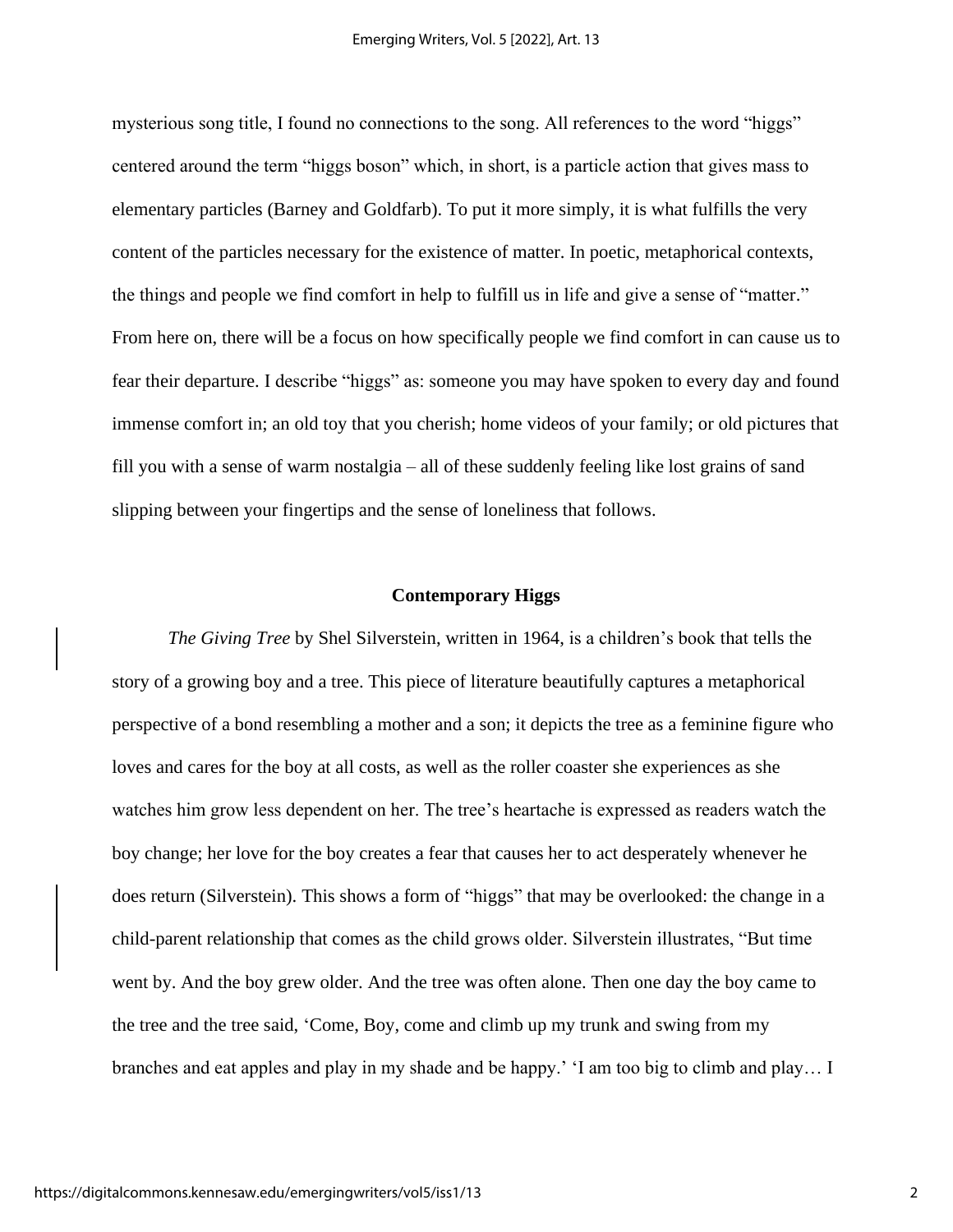want to buy things and have fun. I want money" (Silverstein). As things change for the boy, the needs and wishes of his mother figure change as well, thus making the tree nostalgic for the time he was young, yearning for the boy to stay as he provides her happiness, fulfillment, and comfort.

Though a change in the manner of one's relationships can be presented in both positive and negative connotations, it often does not come without fear and nostalgia for the present that currently exists. For example, the song "White," sung by Frank Ocean in the group Odd Future, illustrates the feeling of fear of a changing time as the singer is pondering death and the fleeting nature of the present. He sings, "but I'll forget twenty-three like I forget seventeen. And I forget my first love like you forget a daydream. And what of all my wild friends, and the times I've had with them? We'll all fade to grey soon, on the TV station" (Odd Future). While current realities are cherished, the knowledge it is all destined to fade away one day challenges his preparation for the future ahead.

In addition to the soulful, melancholy vocals, Ocean utilizes metaphors to contrast past and present as if he is already experiencing the nostalgia he alludes to. The song muses, "I've slept in the darkness, it was lonely, and it was silent. What is this love? I don't feel the same. Don't believe what this is could be given a name" (Odd Future). This illustrates the change in reality for him where his cherished friends are no longer around to fulfill him and the imminent change that must come about. This brings a change in one's sense of security, completely altering their grasp on the relationships they once were so sure about and coveted. Just imagine the emptiness that must follow a sudden feeling of seclusion from someone you once were so connected to.

3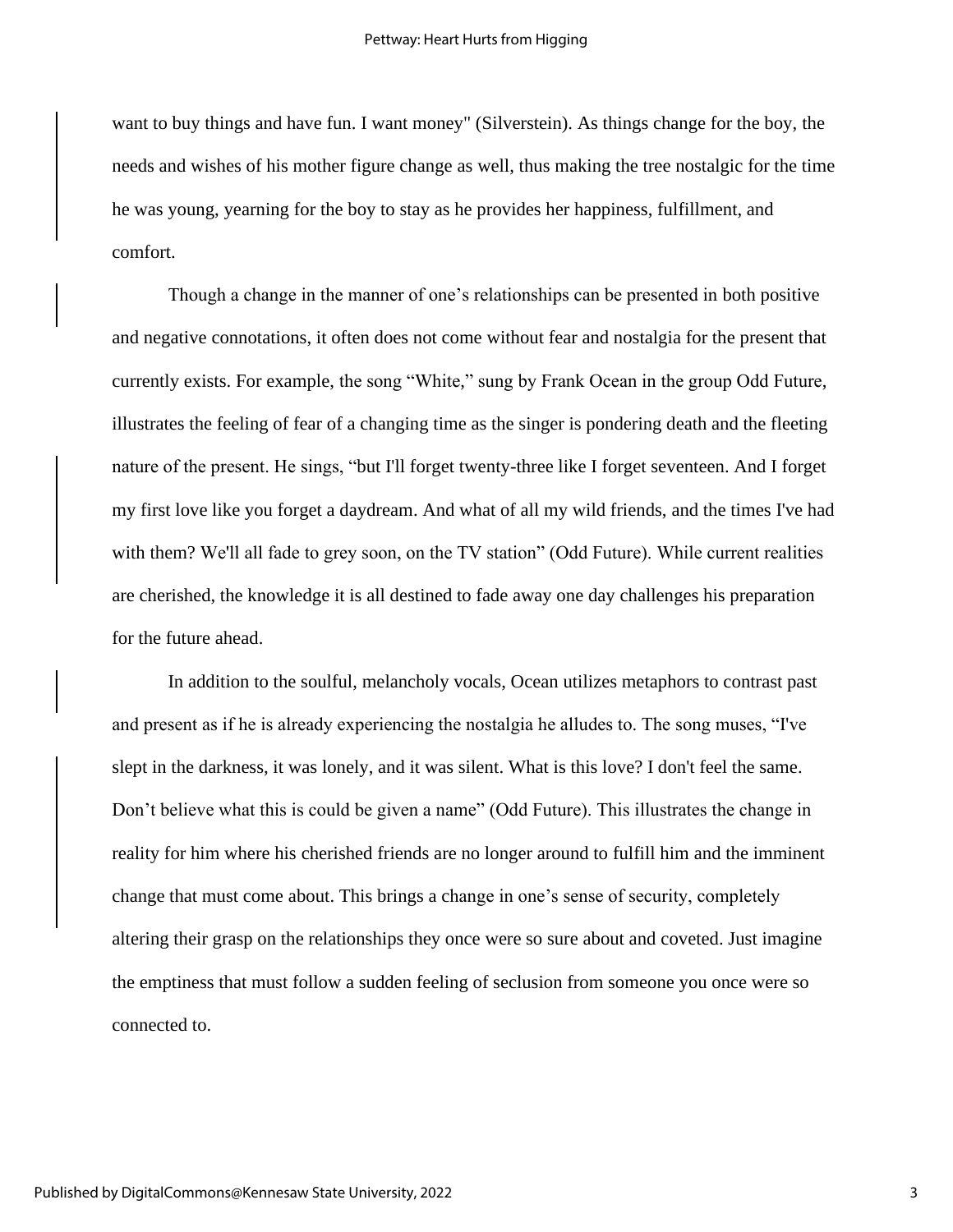The feeling of loneliness and distance from those cherished has been elevated thanks to COVID-19 and the accompanying quarantine. With the safety-induced isolation, there dawned a new era where communication had to rapidly evolve, thus changing the way we spoke to others, and subsequently how often that took place as well. Face-to-face conversation became texts, social media shares, and the occasional Facetime call. School became Zoom meetings, and the large group of friends you hung out with every day became your parents, siblings, and the four walls of your home. This solitude coined the redefinition of life as we know it, in addition to our drastically-changed relationships. New "higgs" were easily brought about here as the communicative shift makes a lack of intimate communication with a friend a common occurence. This sudden deprivation of social interaction would come with symptoms of loneliness, anxiety, and depression that would come to affect around a total of 41.5 percent of children tested within the first month of quarantine (Kluger 64). The effects of isolation took a toll on the interpersonal relationships and well-being of the subjects after the appearance of COVID-19, creating more "higgs" in its wake.

#### **Amendment**

The feeling of "higgs" manifests in many forms and contexts, from describing a parent and child to a now-distant friend, even to a relationship. The concern of losing someone you find comfort in is an issue that many may encounter at some point in their life and that anyone can face. Putting a word to this phenomenon allows one to properly express how they feel. In doing so, we can propose a better understanding of ourselves as well as our interpersonal relationships to cope with the changing world around us.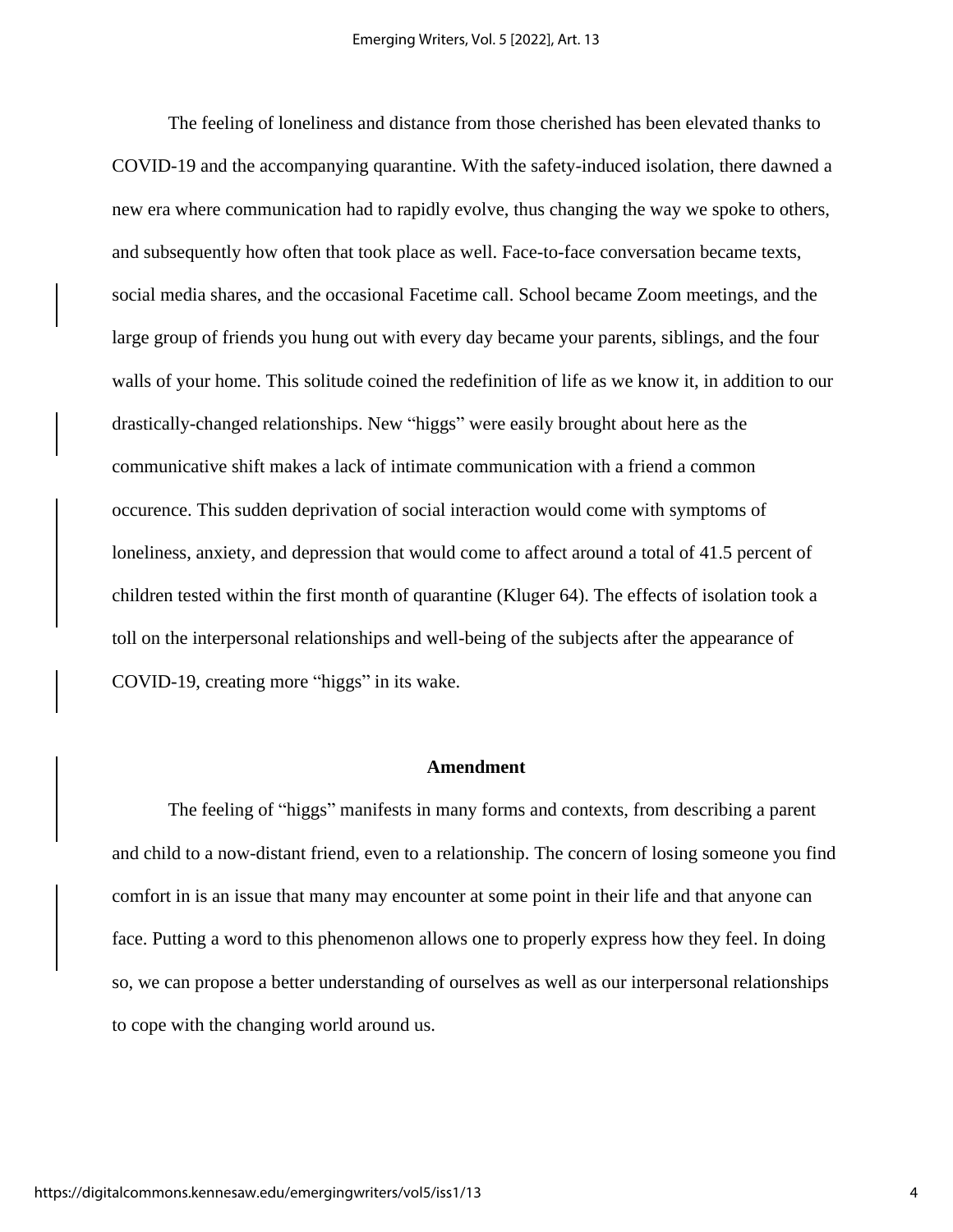As fear of changing relationships and loneliness persists, we can further address what is felt and how to amend the pain experienced in its wake. The feelings of loneliness and anxiety that may come about following "higgs" can alter one's perception of social ability, making them feel helpless and awkward compared to normal encounters. The perception that one you love is moving beyond your reach can feel isolating; however, Olivia Laing describes intimacy as the best method to resolve this. Through intimate bonds and connections, we can bridge the gap that makes us feel separated from those we cherish. Rather than dwell on the feelings of detachment one has, instead we can treasure the intimate interactions and the time we still have with whomever we find comfort and happiness in (Laing). While fostering intimate bonds may not be an option in every situation, it can prove helpful to reassure and create a better understanding between whoever has a "higg" and who they "higg" for.

What I believe is the most important solution to the anxiety, fear, and loneliness that comes with "higgs" is introspection or self-reflection. Having self-reflective habits and tendencies helps one take a step back and look at the meaning of what is surrounding you as well as your own emotions. Introspection is a practice very common in self-actualization and many philosophical contexts due to its capacity for us to better understand our emotions and open our minds to better comprehend the world around us. Researchers also posit that introspection through the process of self-reflection helps with anxiety, post-traumatic stress disorder, and improvement of self-image (Ardelt and Grunwald, 189). To truly understand the root of our attachments may be the best way to ease the fear of losing what we are attached to; we may find that it comes from a place of love and appreciation after all. As the eloquent character Winnie the

5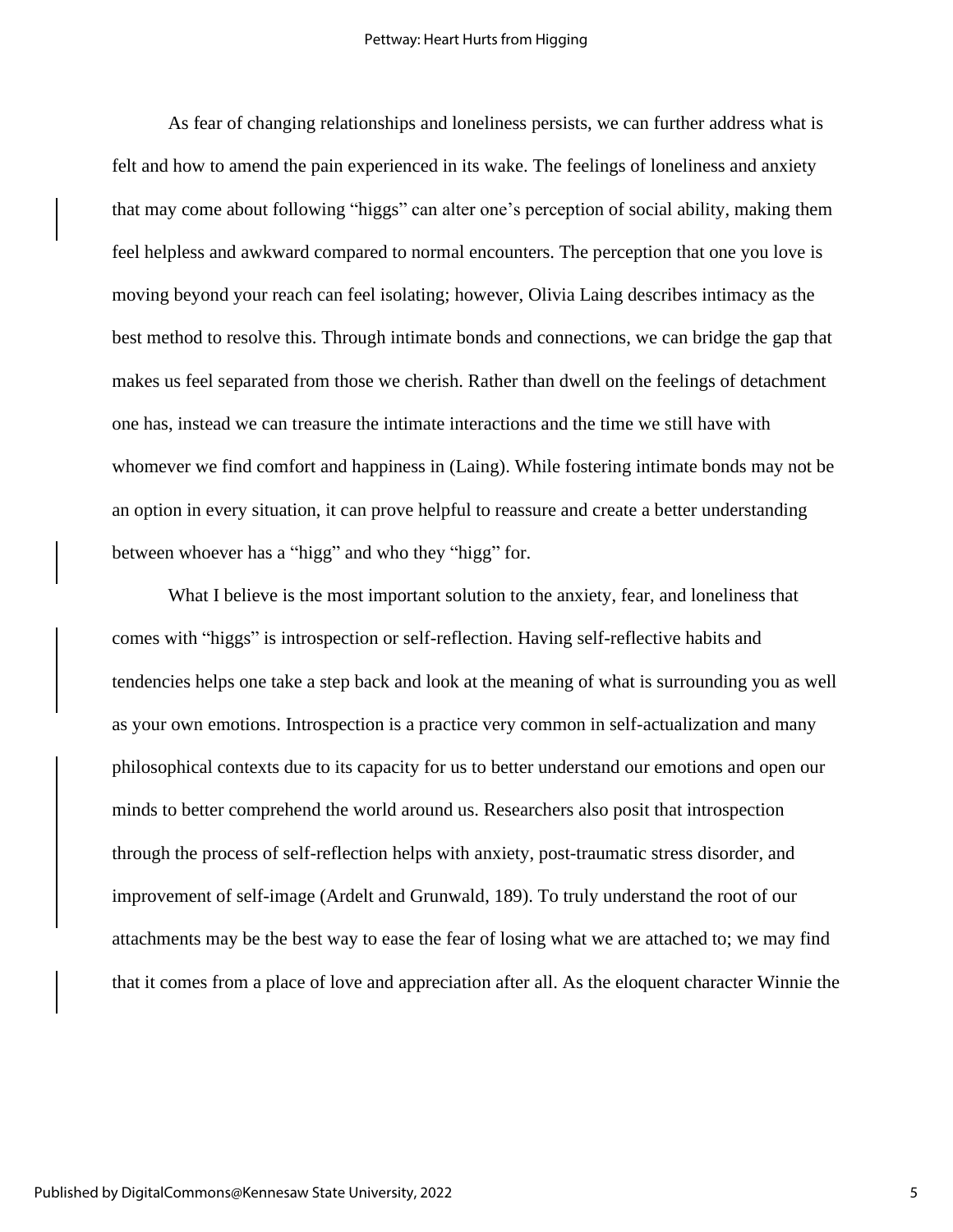Pooh once put it, "How lucky I am to have something that makes saying goodbye so hard" (Milne).

## **The Takeaway**

The neologism "higgs" can become part of the solution. In having a word to describe this feeling, we may better reflect on our feelings on the matter and choose to take action more constructively. Through introspection, there can be a necessary change in action that rivals the immediate response of withdrawal and sadness that comes about with the establishment of a "higg." Instead, we may choose to seek out more intimate interactions with the person we "higg" for and become more aware of the comfort we find in the relationship.